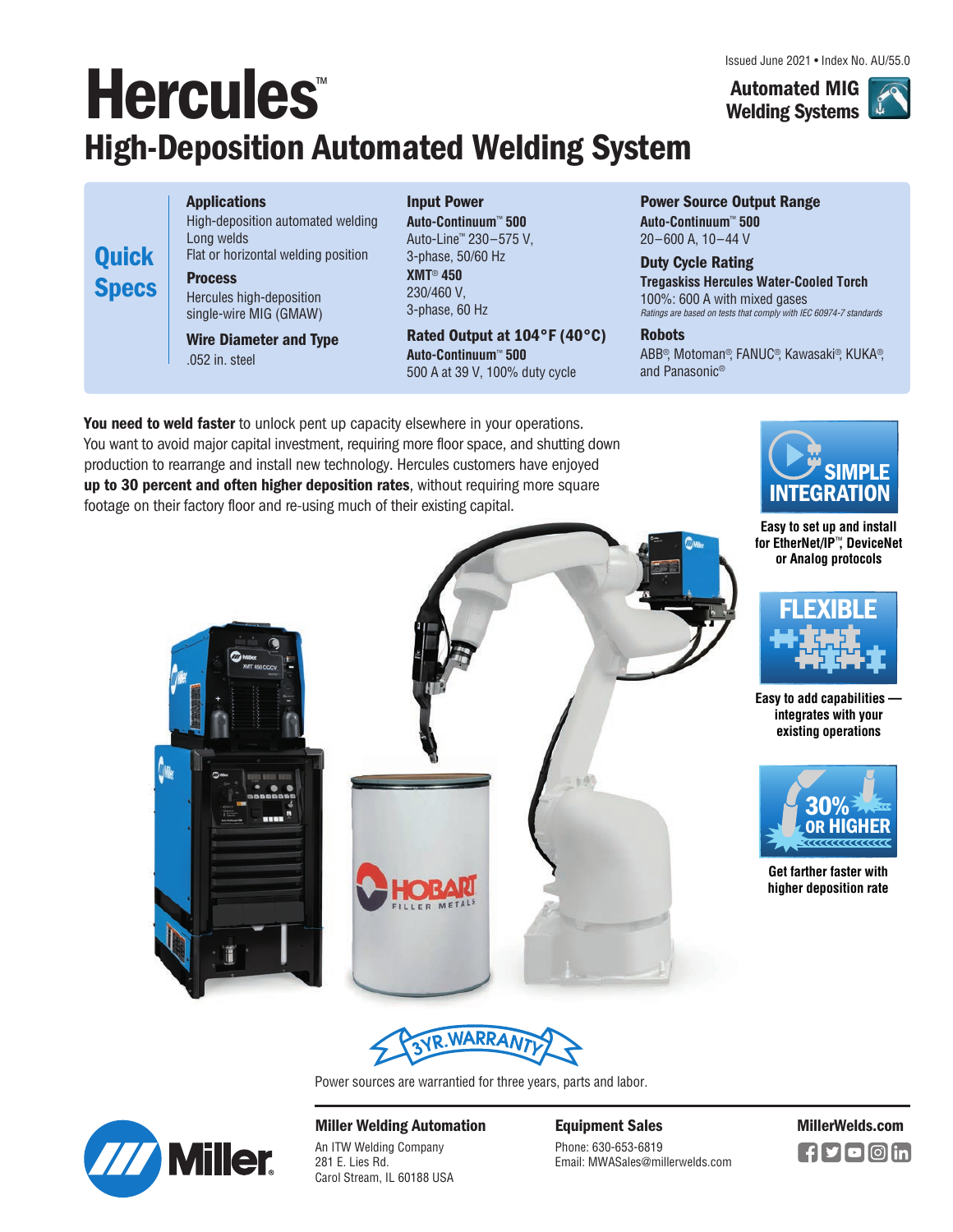# **Hercules**™ **System**

### Hercules high-deposition welding is made possible by a combination of Hobart<sup>®</sup>, Tregaskiss® and Miller®.

#### **Hobart FabCOR**® **Hercules cored filler**

**metal wire** was developed to achieve the high-deposition rates possible. This unique Hobart filler metal was specially formulated to maintain arc stability at these high-deposition rates whereas other wire formulations lose arc stability and seize up over time.

#### **Tregaskiss Hercules water-cooled torch**

**technology** provides a secondary contact for the Hercules process, enabling power input from both Miller® Auto-Continuum™ and XMT® power sources.

**Hercules drive** is a unique wire drive providing the speed and precision required for high-deposition welding that enables the Hercules process.

**Hercules process** controls the power input from the Auto-Continuum and the secondary XMT power source.

**Coordination of all the components along with the unique formulation of the filler metal wire is what makes the Hercules process work.** Hercules customers have enjoyed up to 30 percent and often higher deposition rate improvement over welding processes they previously considered best in class, raising the bar for state-of-the-art, high-deposition-rate welding productivity.



- Controlled by Auto-Continuum
- $\blacksquare$  Provides secondary power input to enable Hercules process

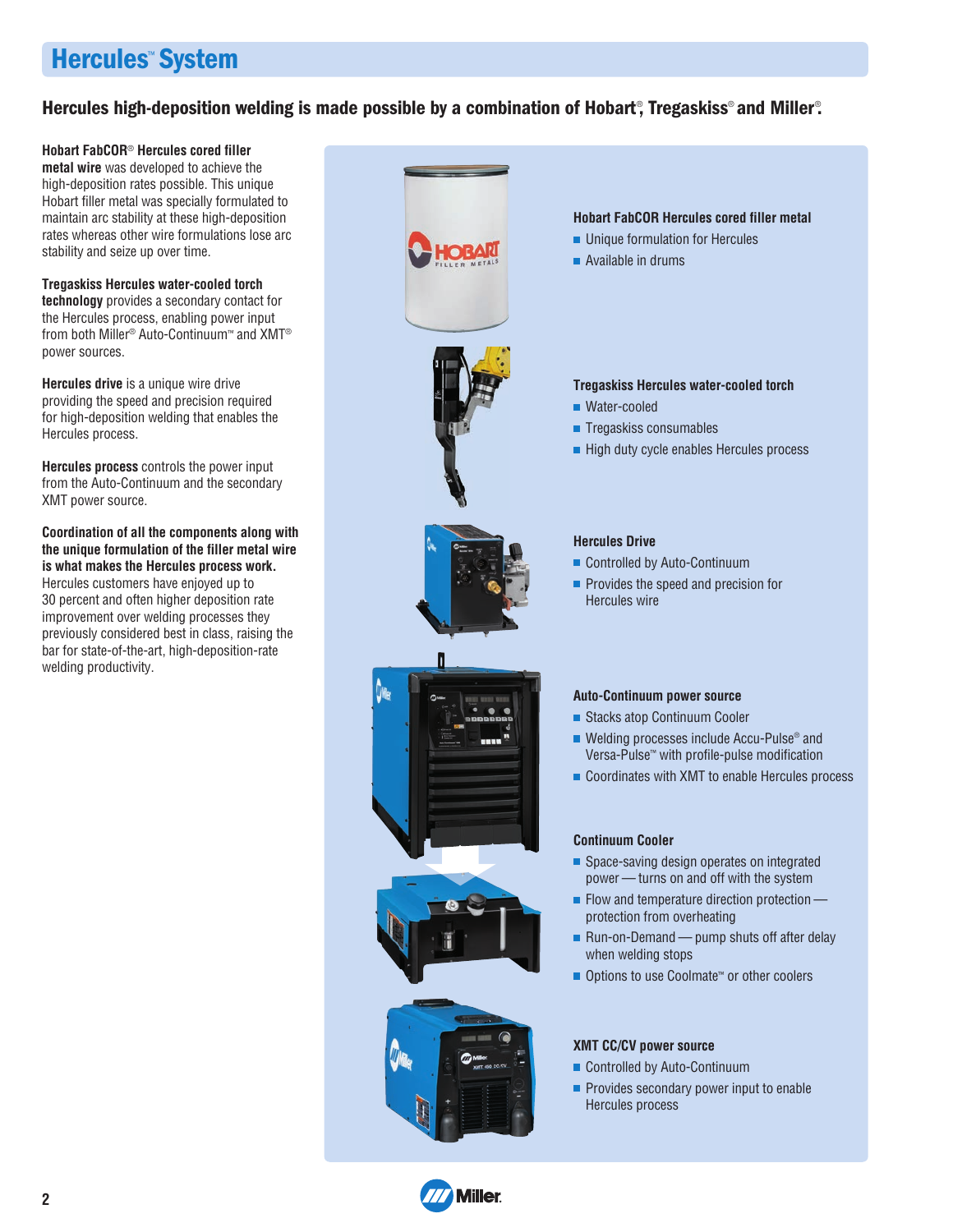# **Hercules**™ **System Components**



## **1** Hobart<sup>®</sup> FabCOR<sup>®</sup> Hercules Filler Metal Wire See Hobart FabCOR Hercules Product Data Sheet for sizes and types

of wire. FabCOR Hercules is a unique and proprietary formulation developed to achieve the Hercules deposition-rate improvements.

## **Tregaskiss**®  **Hercules Water-Cooled Torch 2**

Available in solid mount and clutch over-the-arm configurations. See Tregaskiss Hercules spec sheet HRC/1.1 for additional details.

#### **Auto-Continuum**™  **500 Power Source 3**

Rated at 500 amps at 100-percent duty cycle.

**Continuum**™  **Cooler 4**

#### **5** XMT<sup>®</sup> CC/CV Power Source

Provides secondary power source required for Hercules process. Requires mounting bracket.

## **6** Hercules Drive

Mounting hardware available depending on robot model and brand. Work with Miller Welding Automation to assist with your robot cable dress needs.

#### **Hercules System Cable Package 7**

See schematics in Hercules Drive operating manual OM282962B for Hercules System cable package.

**Hercules robot cell configuration** is determined by your cable package requirements, including lengths, connectors, fittings and communication protocols. Work with Miller Welding Automation to assist with your needs.

#### **Additional Hercules Reference Materials**

Hobart FabCOR Hercules Product Data Sheet Tregaskiss Hercules Spec Sheet – HRC/1.1

# **Hercules**™  **Torch Configurations and Center of Mass**



**Hercules torch comes in two over the arm configurations. One with a clutch and the other a solid mount.**

| Neck     | <b>Tool Center</b><br>Point (mm) | Mount<br><b>Type</b> | $X$ (mm) | $Y$ (mm) | $Z$ (mm) | Weight (kg) |
|----------|----------------------------------|----------------------|----------|----------|----------|-------------|
| GHA-22L1 | 400                              | Clutch<br>Mount      | 148.90   | $-1.01$  | $-65.05$ | 5.34        |
|          |                                  | Solid<br>Mount       | 183.67   | $-1.20$  | $-62.38$ | 4.37        |